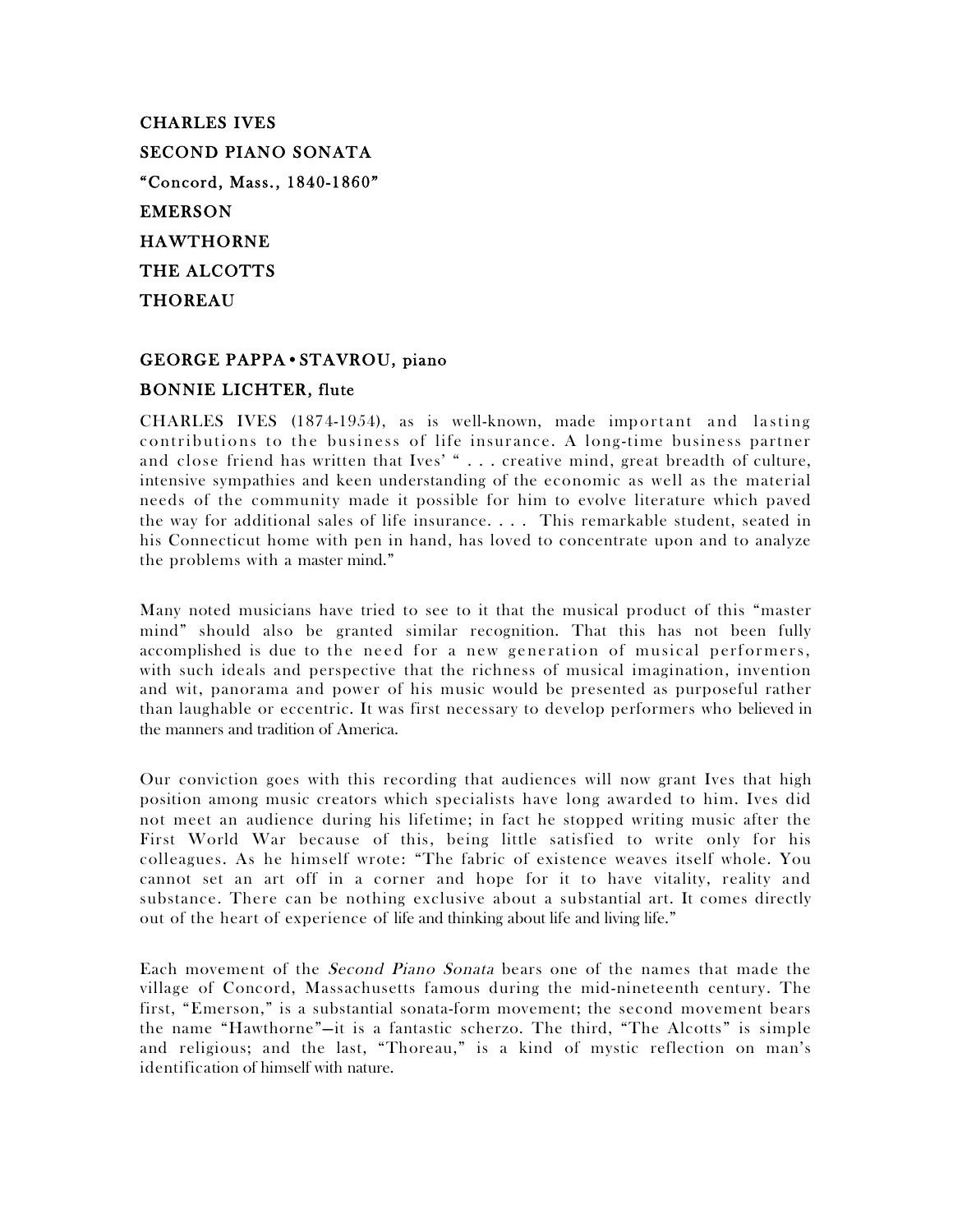The sonata is built on two motifs. One, epic in nature, consists of three repeated notes and a drop of a third to the fourth note—in other words, it is the opening motif of Beethoven's Fifth Symphony. The second motif is lyrical and moves mostly in conjunct motion. There is usually some interweaving of the two, whenever they appear.

Ives names the contrasting sections of the "Emerson" movement, prose and verse. In addition to an initial theme, a stateme nt of form and idea opens the work, in the sense that all the musical means (melodic line, polyphony, rhythm and harmonic implications—atonal to tonal) are applied to the materials in such a way as to make obvious the concept of diversity drawing toward unity as its culmination.

Both motifs appear freely in both sections. Almost every conceivable type of variation is applied to the epic motif. Often several of these developments appear, polyphonically, in contrasting time values, usually with elements from the other motif mixed in at the same time. The rhythmic and thematic development does not proceed from the simple to the complex, but the reverse.

The "Hawthorne" movement opens with light, rapid sixteenth and thirty-second notes, and darting melodic leaps spaced widely apart; followed by a section with prejazz syncopation against rippling broken chords. One page later occurs the cause of great hilarity and bafflement at Ives' expense during the 'twenties: a piece of wood to hold down the piano keys (black and white) for a range of two octaves and a second. Their resentment kept the audience deaf to the resultant fine tone.

The middle section has frequent changes of pace, i.e., short sections which each introduce new aspects of the fundamental theme. There is a return to the very fast tempo of the beginning, rising to a fortissimo, and finally landing unexpectedly on the "Beethoven motif."

"The Alcotts" presents a wholehearted simplicity. The movement opens with the epic motif in lyric form, simply harmonized, with all the parts in one key. The rhythm is as uninvolved as a hymn. Indeed, the spirit of this movement derives from the contained religion of the family church, and the domestic music of daughters playing the piano in the parlor.

THE TWO LARGE movements ("Emerson" and "Hawthorne") are continuously active: many polyphonic strands, complex chords and polychords, and rhythmical irregularities. There are only momentary suggestions of an underlying key.

The final movement, while very slow in tempo, is subject to sudden darting runs. Contemplative in mood, its inner calm denies the seemingly capricious lack of order with which materials from other movements are introduced.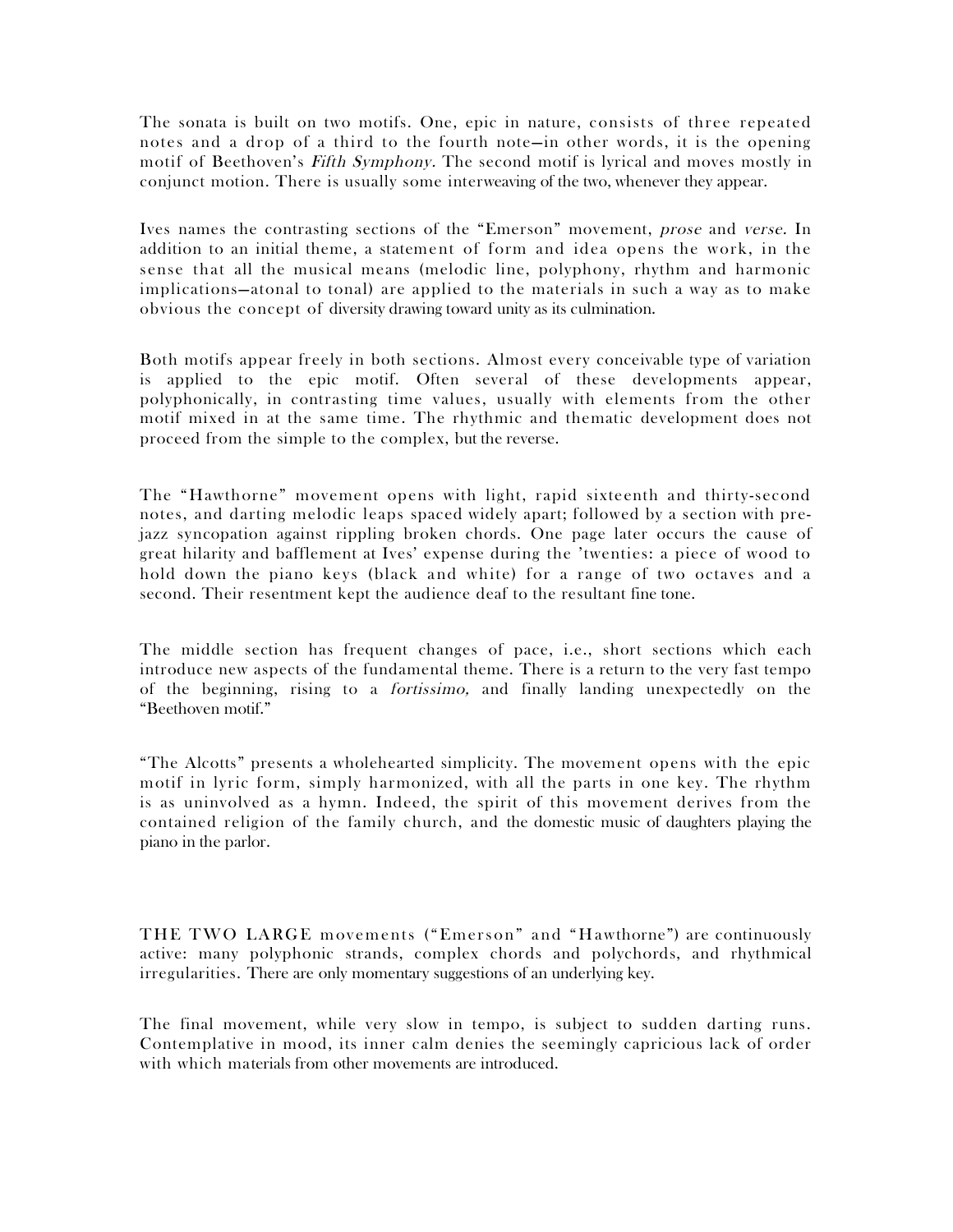The apparent clash leads with powerful drive toward the dénouement, in which the Sonata's epic and lyric themes are blended in one long melody. To voice this melody Ives unexpectedly calls for a flute, although there has been no hint until now that this is anything but a piano sonata.

At the final cadence the epic motif appears over the tonic and dominant triads. This is the culmination of the whole work—a quiet conclusion on identical pitch, which refuses to rise or fall but is complete where it stands—yet one senses that the ending is not final and that the music will continue to grow in the imagination.

GEORGE PAPPA · STAVROU, a native of Syracuse, New York, is a graduate of New York's Juilliard School of Music (M.S.), where he studied with Irwin Freundlich. It was in this atmosphere that his natural enthusiasm for contemporary American music was considerably developed.

With two orchestral appearances and several solo recitals to his credit, Pappa • stavrou, early in 1960, gave broadcast performances of Roger Sessions' Second Sonata and Aaron Copland's Sonata over Station WFUV-FM in New York. These ambitious works formed the nucleus of his Town Hall debut in November of that year, with a performance of the *Concord Sonata*—the first complete performance in New York in twenty years—serving as the climax of this memorable program.

The New York Herald-Tribune remarked on Mr. Pappa•stavrou's "genuine affinity for these works" and termed him "a communicative musician:" the New York Times hailed his "uncompromising program;" but it was for *Musical America's* critic to sum up the general feeling: "For performing such a program I do more than applaud Mr. Pappa • stavrou. I thank him."

BONNIE LICHTER is one of the bright young woodwind talents now appearing on the concert stage. A graduate of the Juilliard School of Music, she has represented New York City's Lincoln Center as a member of its touring quintet, and has participated in concerts and recordings of Baroque and modern music.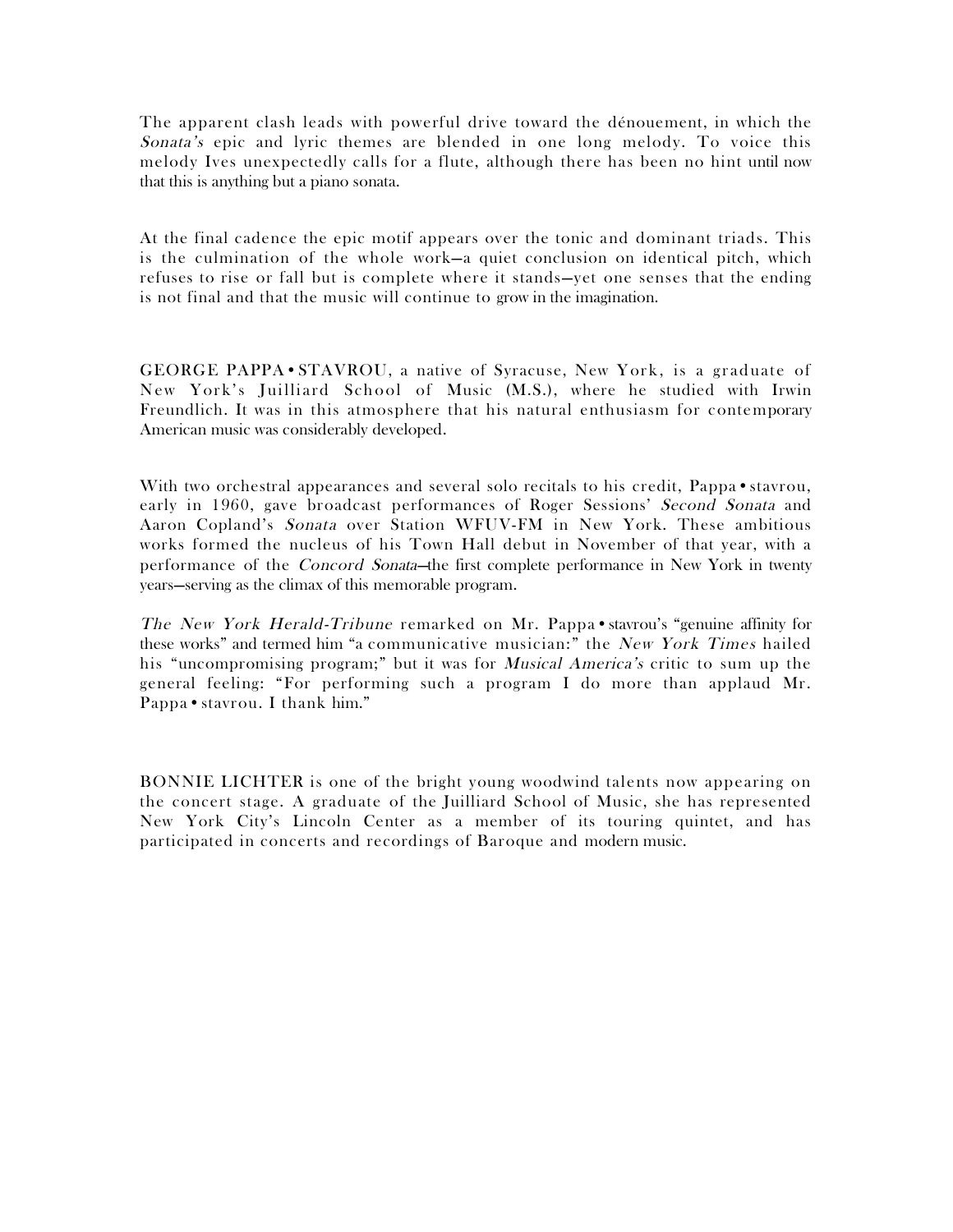### CHARLES IVES Second Sonata for Piano, "Concord, Mass., 1840-1860"

Excerpts from Essays Before a Sonata (1920) as included in the 2nd Edition of the score.

## EMERSON

IT HAS SEEMED to the writer, that Emerson is greater—his identity more complete perhaps—in the realms of revelation—natural disclosure—than in those of poetry, philosophy, or prophecy. Though a great poet and prophet, he is greater, possibly as an invader of the unknown, —America's deepest explorer of the spiritual immensities, —a seer painting his discoveries in masses and with any color that may lie at hand—cosmic, religious, human, even sensuous; a recorder, freely describing the inevitable struggle in the soul's uprise—preceiving from this inward source alone, that every "ultimate fact is only the first of a new series;" a discoverer, whose heart knows, with Voltaire, "that man seriously reflects when left alone," and would then discover, if he can, that "wondrous chain which links the heavens with earth—the world of beings subject to one law." In his reflections Emerson, unlike Plato, is not afraid to ride Arion's Dolphin, and to go wherever he is carried—to Parnassus or to "Musketaquid."

We see him standing on a summit, at the door of the infinite where many men do not dare to climb, peering into the mysteries of life, contemplating the eternities, hurling back whatever he discovers there, —now, thunderbolts for us to grasp, if we can, and translate—now placing quietly, even tenderly, in our hands, things that we may see without effort—if we won't see them, so much the worse for us. . . .

 . . . Emerson wrings the neck of any law that would become exclusive and arrogant, whether a definite one of metaphysics or an indefinite one of mechanics. He hacks his way up and down, as near as he can to the absolute, the oneness of all nature both human and spiritual, and to God's benevolence. To him the ultimate of a conception is its vastness, and it is probably this, rather than the "blind-spots" in his expression, that makes us incline to go with him, but halfway, and then stand and build dogmas. But if we can not follow all the way—if we do not always clearly perceive the whole picture, we are at least free to imagine it—he makes us feel that we are free to do so; perhaps that is the most he asks. For he is but reaching out through and beyond mankind, trying to see what he can of the infinite arid its immensities—throwing back to us whatever he can—but ever conscious that he but occasionally catches a glimpse; conscious that if he would contemplate the greater, he must wrestle with the lesser, even though it dims an outline; that he must struggle if he would hurl back anything—even a broken fragment for me to examine and perchance in it find a gem of some part of truth; conscious, at times, of the futility of his effort and its message, conscious of its vagueness, but ever hopeful for it, and confident that its foundation, if not its medium, is somewhere near the eventual and "absolute good" — the divine truth underlying all life. If Emerson must be dubbed an optimist — then an optimist fighting pessimism, but not wallowing in it; an optimist who does not study pessimism by learning to enjoy it, whose imagination is greater than his curiosity, who seeing the sign-post to Erebus, is strong enough to go to the other way. This strength of optimism, indeed the strength we find always underlying his tolerance, his radicalism, his searches, prophecies, and revelations, is heightened and made efficient by "imaginationpenetrative," a thing concerned not with the combining but the apprehending of things. A possession akin to the power, Ruskin says, all great pictures have, which "depends on the penetration of the imagination into the true nature of the thing represented, and on the scorn of the imagination for all shackles and fetters of mere external fact that stand in the way of its suggestiveness"—a possession which gives the strength of distance to his eyes, and the strength of muscle to his soul. . . .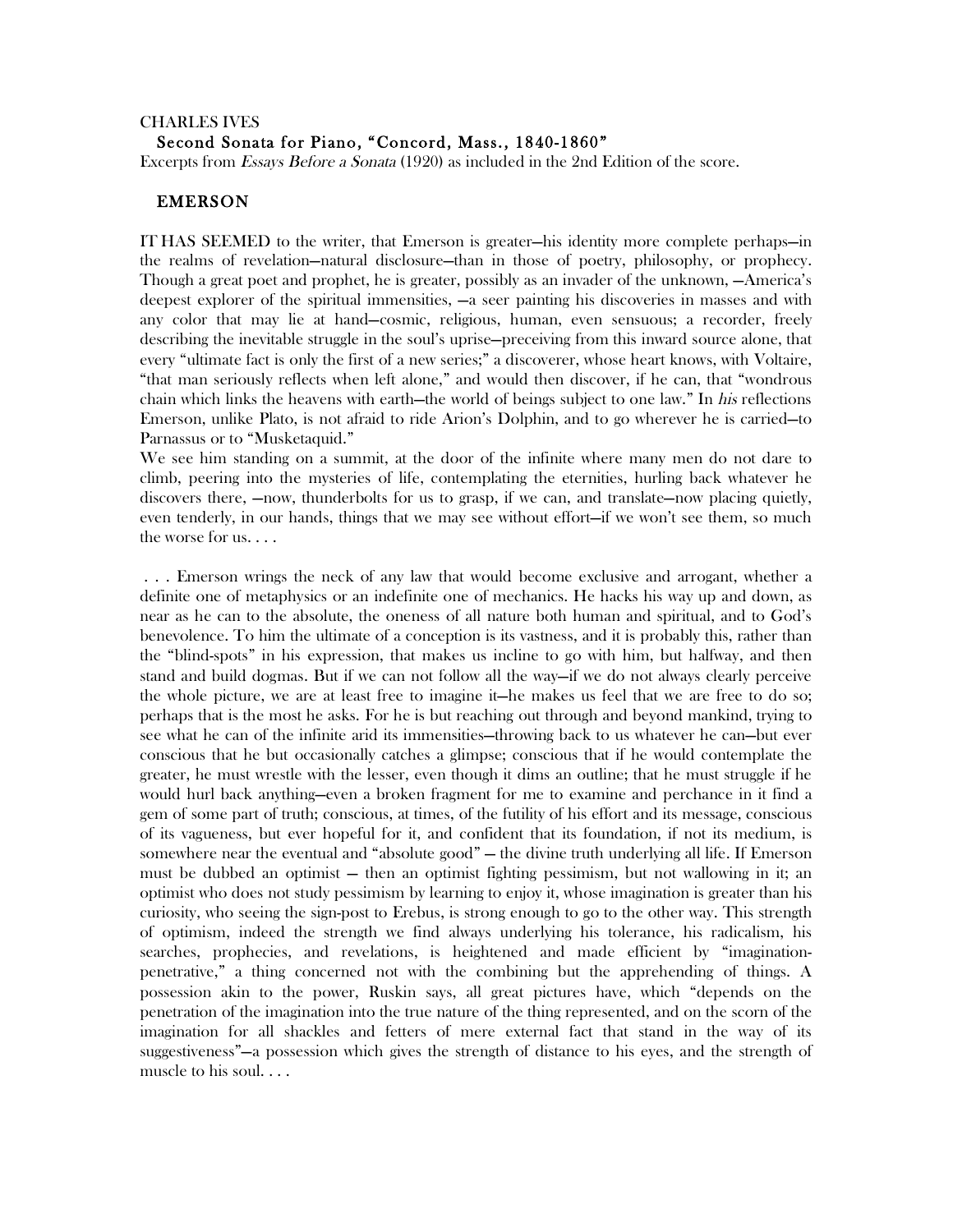. . . A devotion to an end tends to undervalue the means. A power of revelation may make one more concerned about his perceptions of the soul's nature than the way of their disclosure. Emerson is more interested in what he perceives than in his expression of it. He is a creator whose intensity is consumed more with the substance of his creation than with the manner by which he shows it to others. Like Petrarch he seems more a discoverer of Beauty than an imparter of it. But these discoveries, these devotions to aims, these struggles toward the absolute, do not these in themselves impart something, if not all, of their own unity and coherence—which is not received, as such, at first, nor is foremost in their expression. It must be remembered that truth was what Emerson was after— not strength of outline, or even beauty except in so far as they might reveal themselves, naturally, in his explorations towards the infinite. To think hard and deeply and to say what is thought, regardless of consequences, may produce a first impression, either of great muddiness, but in the latter that may be hidden possibilities. Some accuse Brahms' orchestration of being muddy. This may be a good name for a first impression of it. But if it should seem less so, he might not be saying what he thought. The mud may be a form of sincerity which demands that the heart be translated, rather than handed around through the pit. A clear scoring might have lowered the thought. Carlyle told Emerson that some of his paragraphs didn't cohere. Emerson wrote by sentences or phrases, rather than by logical sequence. His underlying plan of work seems based on the large unity of a series of particular aspects of a subject, rather than on the continuity of its expression. As thoughts surge to his mind, he fills the heavens with them, crowds them in, if necessary, but seldom arranges them along the ground first.

A working woman after coming from one of his lectures said: "I love to go to hear Emerson, not because I understand him, but because he looks as though everybody was as good as he was." Is it not the courage—the spiritual hopefulness in his humility that makes this story possible and true? Is it not this trait in his character that sets him above all creeds—that gives him inspired belief in the common mind and soul? Is it not this courageous universalism that gives conviction to his prophecy and that makes his symphonies of revelation begin and end with nothing but the strength and beauty of innate goodness in man, in Nature and in God, the greatest and most inspiring theme of Concord Transcendental Philosophy, as we hear it.

And it is from such a world-compelling theme and from such vantage ground that Emerson rises to almost perfect freedom of action, of thought and of soul, in any direction and to any height. Let us place the transcendent Emerson where he himself places Milton, in Wordsworth's apostrophe; "Pure as the naked heavens, majestic, free, so didst thou travel on life's common way in cheerful Godliness."

The Godliness of spiritual courage and hopefulness—these fathers of faith rise to a glorified peace in the depth of his greater perorations. There is an "oracle" at the beginning of the Fifth Symphony—in those four notes lies one of Beethoven's greatest messages. We would place its translation above the relentlessness of fate knocking at the door, above the greater human-message of destiny, and strive to bring it towards the spiritual message of Emerson's revelations—even to the "common heart" of Concord—the Soul of humanity knocking at the door of the Divine mysteries, radiant in the faith that it *will* be opened— and that the human will become the Divine!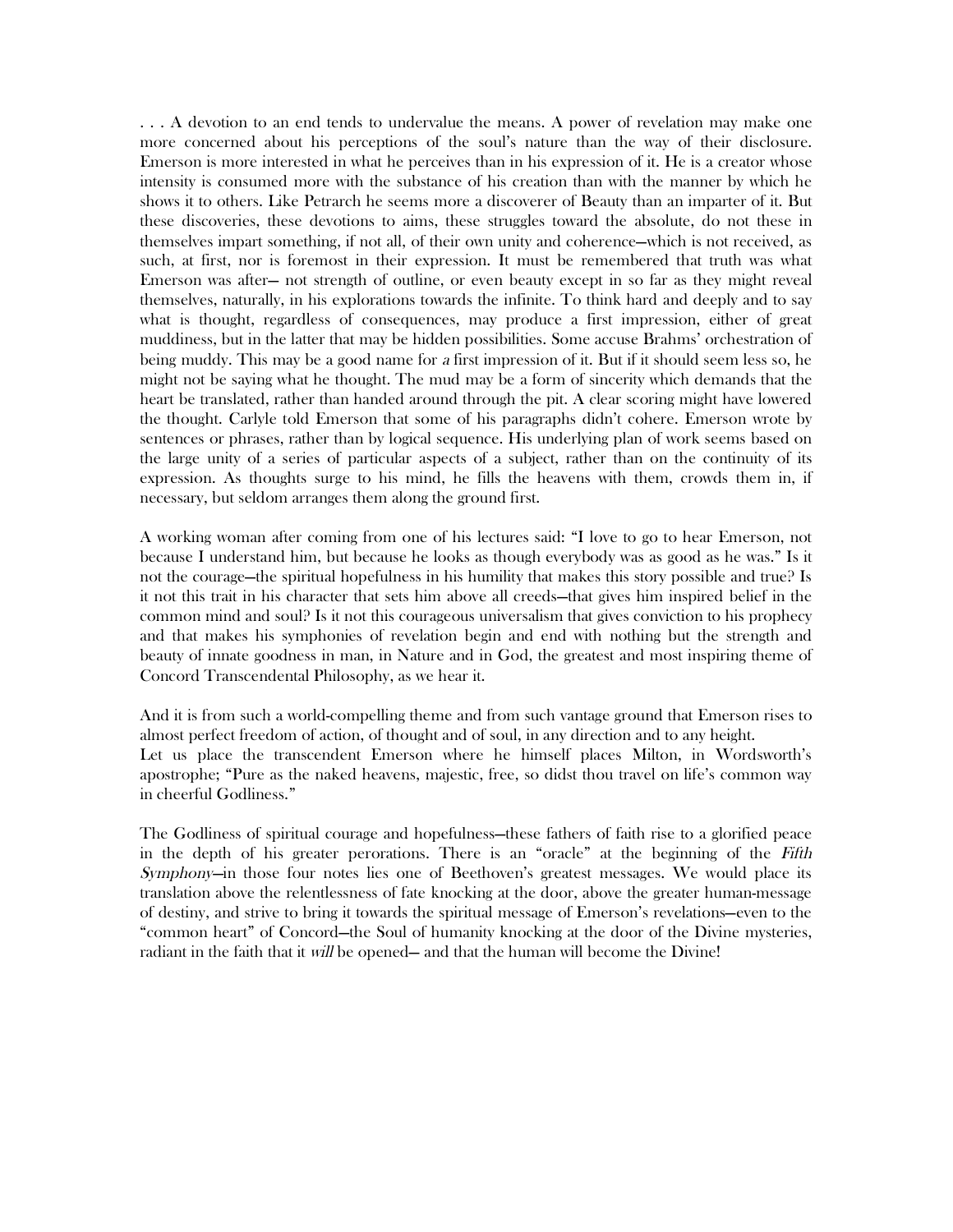### THE ALCOTTS

 CONCORD VILLAGE, ITSELF, reminds one of that common virtue lying at the height and root of all the Concord divinities. As one walks down the broad-arched street, passing the white house of Emerson—ascetic guard of a former prophetic beauty— he comes presently beneath the old elms overspreading the Alcott house. It seems to stand as a kind of homely but beautiful witness of Concord's common virtue--it seems to bear a consciousness that its past is *living*, that the "mosses of the Old Manse" and the hickories of Walden are not far away. Here is the home of the "Marches"—all pervaded with the trials and happiness of the family and telling, in a simple way, the story of "the richness of not having." Within the house, on every side, lie remembrances of what imagination can do for the better amusement of fortunate children who have to do for themselves much needed lessons in these days of automatic, ready-made, easy entertainment which deaden rather than stimulate the creative faculty. And there sits the little old spinet-piano Sophia Thoreau gave to the Alcott children, on which Beth played the old Scotch airs, and played at the Fifth Symphony.

There is a commonplace beauty about "Orchard House"—a kind of spiritual sturdiness underlying its quaint picturesqueness—a kind of common triad of the New England homestead, whose overtones tell us that there must have been something aesthetic fibered in the Puritan severity—the self-sacrificing part of the ideal—a value that seems to stir a deeper feeling, a stronger sense of being nearer some perfect truth than a Gothic cathedral or an Etruscan villa. All around you, under the Concord sky, there still floats the influence of that human faith, melody, transcendent and sentimental enough for the enthusiast or the cynic respectively, reflecting an innate hope—a common interest in common things and common things and common men—a tune the Concord bards are ever playing, while they pound away at the immensities with a Beethovenlike sublimity, and with, may we say, a vehemence and perseverance—for that part of greatness is not so difficult to emulate.

We dare not attempt to follow the philosophic raptures of Bronson Alcott—unless you will assume that his apotheosis will show how "practical" his vision in this world would be in the next. And so we won't try to reconcile the music sketch of the Alcotts with much beside the memory of that home under the elms – the Scotch songs and the family hymns *that* were sung at the end of each day—though there may be an attempt to catch something of that common sentiment (which we have tried to suggest above) —a strength of hope that never gives way to despair—a conviction in the power of the common soul which, when all is said and done, may be as typical as any theme of Concord and its transcendentalists.

## HAWTHORNE

ANY COMPREHENSIVE conception of Hawthorne, either in word or music, must have for its basic theme something that has to do with the influence of sin upon the conscience — something more than the Puritan conscience, but something which is permeated by it. In this relation he is wont to use what Hazlitt calls the "moral power of imagination." Hawthorne would try to spiritualize a guilty conscience. He would sing of the relentlessness of guilt, the inheritance of guilt, the shadow of guilt darkening innocent posterity.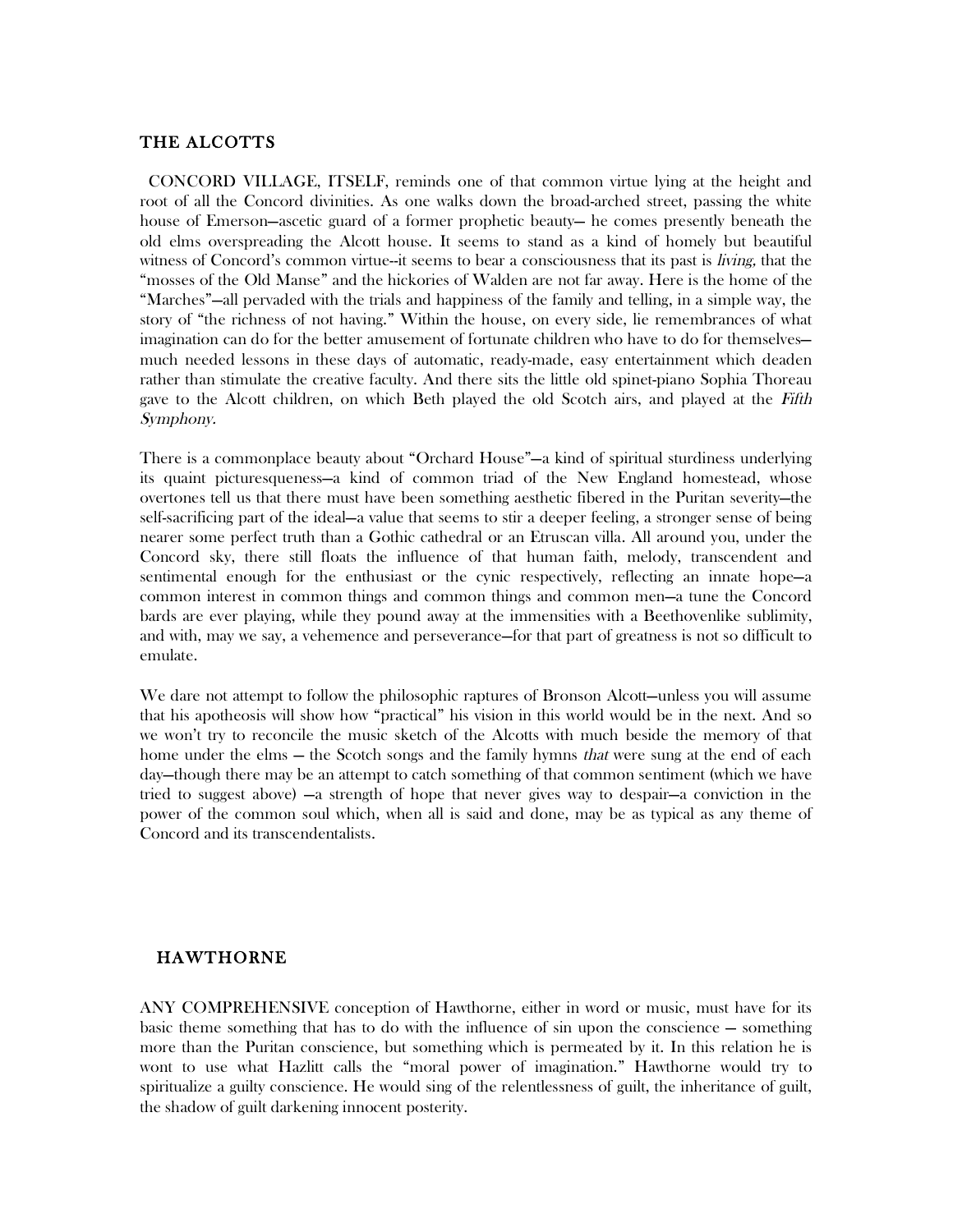. . . This fundamental part of Hawthorne is not attempted in our music (the 2nd movement of the series) which is but an extended "fragment" trying to suggest some of his wilder, fantastical adventures into the half-childlike, half-fairyland phantasmal realms. It may have something to do with the children's excitement on that "frosty Berkshire morning, and the frost imagery on the enchanted hall window" or something to do with "Feathertop," the "Scarecrow," and his "Looking Glass" and the little demons dancing around his pipe bowl; or something to do with the old hymn tune that haunts the church and sings only to those in the churchyard, to protect them from secular noises, as when the circus parade comes down Main Street; or something to do with the concert at the "Slave's Shuffle;" or something to do with the Concord he-nymph, or the "Seven Vagabonds," or "Circe's Palace," or something else in the wonderbook —not something that happens, but the way something happens; or something to do with the "Celestial Railroad," or "Phoebe's Garden," or something personal, which tries to be "national" suddenly at twilight, and universal suddenly at midnight; or something about the ghost of a man who never lived, or about something that never will happen, or something else that is not.

#### THOREAU

AND IF THERE shall be a program let it follow his thought on an autumn day of Indian summer at Walden—a shadow of a thought at first, colored by the mist and haze over the pond:

Low anchored cloud, Fountain head and Source of rivers . . . Dew cloth, dream drapery— Drifting meadow of the air . . .

but this is momentary; the beauty of the day moves him to a certain restlessness—to aspirations more specific—an eagerness for outward action, but through it all he is conscious that it is not in keeping with the mood for this "Day." As the mists rise, there comes a clearer thought more traditional than the first, a meditation more calm. As he stands on the side of the pleasant hill of pines and hickories in front of his cabin, he is still disturbed by a restlessness and goes down the white-pebbled and sandy eastern shore, but it seems not to lead bins where the thought suggests—he climbs the path along the "bolder northern" and "western shore, with deep bays indented," and now along the railroad track, "where the Aeolian harp plays." But his eagerness throws him into the lithe, springy stride of the specie hunter—the naturalist—he is still aware of a restlessness; with these faster steps his rhythm is of shorter span—it is still not the tempo of Nature, it does not bear the mood that the genius of the day calls for, it is too specific, its nature is too external, the introspection too buoyant, and he knows now that he must let Nature flow through *him* and slowly;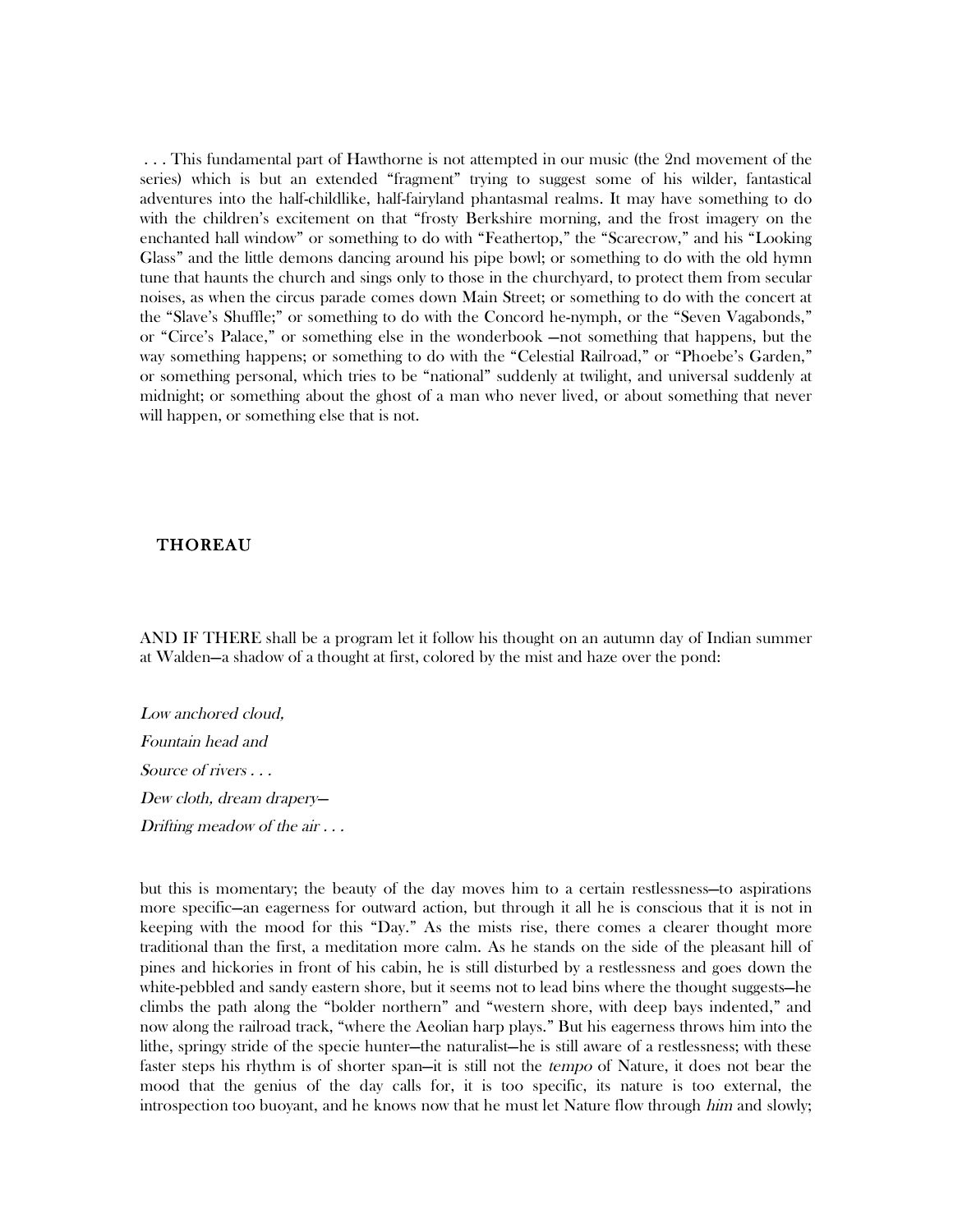he releases his more personal desires to her broader rhythms), conscious that this blends more and more with the harmony of her solitude; it tells him that his search for freedom on that day, at least, lies in his submission to her, for Nature is as relentless as she is benignant. He remains in this mood and while outwardly still, he seems to move with the slow, almost monotonous swaying beat of this autumnal day. He is more contented with a "homely burden" and is more assured of "the broad margin to his life; he sits in his sunny doorway . . . rapt in reverie . . . amidst goldenrod, sandcherry, and sumach . . . in undisturbed solitude." At times the more definite personal strivings for the ideal freedom, the former more active speculations come over him, as if he would trace a certain intensity even in his submission. "He grew in those seasons like corn in the night and they were better than any works of the hands. They were not time subtracted from his life but so much over and above the usual allowance." He realized "what the Orientals meant by contemplation and forsaking of works." "The evening train has gone by," and "all the restless world with it. The fishes in the pond no longer feel its rumbling and he is more alone than ever . . ." His meditations are interrupted only by the faint sound of the Concord bell—'tis prayer-meeting night in the village—"a melody as it were, imported into the wilderness . . ." "At a distance over the woods the sound acquires a certain vibratory hum as if the pine needles in the horizon were the strings of a harp which it swept  $\dots$  A vibration of the universal lyre  $\dots$  Just as the intervening atmosphere makes a distant ridge of earth interesting to the eyes by the azure tint it imparts." . . . Part of the echo may be "the voice of the wood; the poet's flute is heard out over the pond and Walden hears the swan song of that "Day" and faintly echoes . . . Is it a transcendental tune of Concord: 'Tis an evening when the "whole body is one sense," . . . and before ending his day he looks out over the clear crystalline water of the pond and catches a glimpse of the shadow-thought he saw in the morning's mist and haze—he knows that by his final submission, he possesses the "Freedom of the Night." He goes up the "pleasant hillside of pines, hickories," and moonlight to his cabin, "with a strange liberty in Nature, a part of herself."

HOW FAR IS ANYONE justified, be he an authority or a layman, in expressing or trying to express in terms of music (in sounds, if you like) the value of anything, material, moral, intellectual, or spiritual, which is usually expressed in terms other than music? How far afield can music go and keep honest as well as reasonable or artistic? Is it a matter limited only by the composer's power of expressing what lies in his subjective or objective consciousness? Or is it limited by any limitations of the composer?

If one is willing to go no further than to accept the theory that music is the language of the emotions and only that, —the matter is perhaps an insoluble problem; but one becoming more interesting, perhaps more possible of solution, if instead of accepting the term "emotion" only as an "expression of" itself, it is received in a deeper sense—that is, that it is a feeling influenced by some experience perhaps of a spiritual nature in the expression of which the intellect has some part. The nearer we get to the mere expression of emotion, says Professor Sturt in his *Philosophy of Art and* Personality, "as in the antics of boys who have been promised a holiday, the further we get away from art."

Whence comes the desire for expression? What is the source of the instinctive feelings, these vague intuitions and introspective sensations? The more we try to analyze them the more vague they become. To pull them apart and classify them as "subjective" or "objective" or as this or as that, means, that they may well be classified and that is about all; it leaves us as far from the origin as ever. What does it all mean, What is behind it all? The "voice of God," says the artist, "the voice of the devil," says the man in the front row.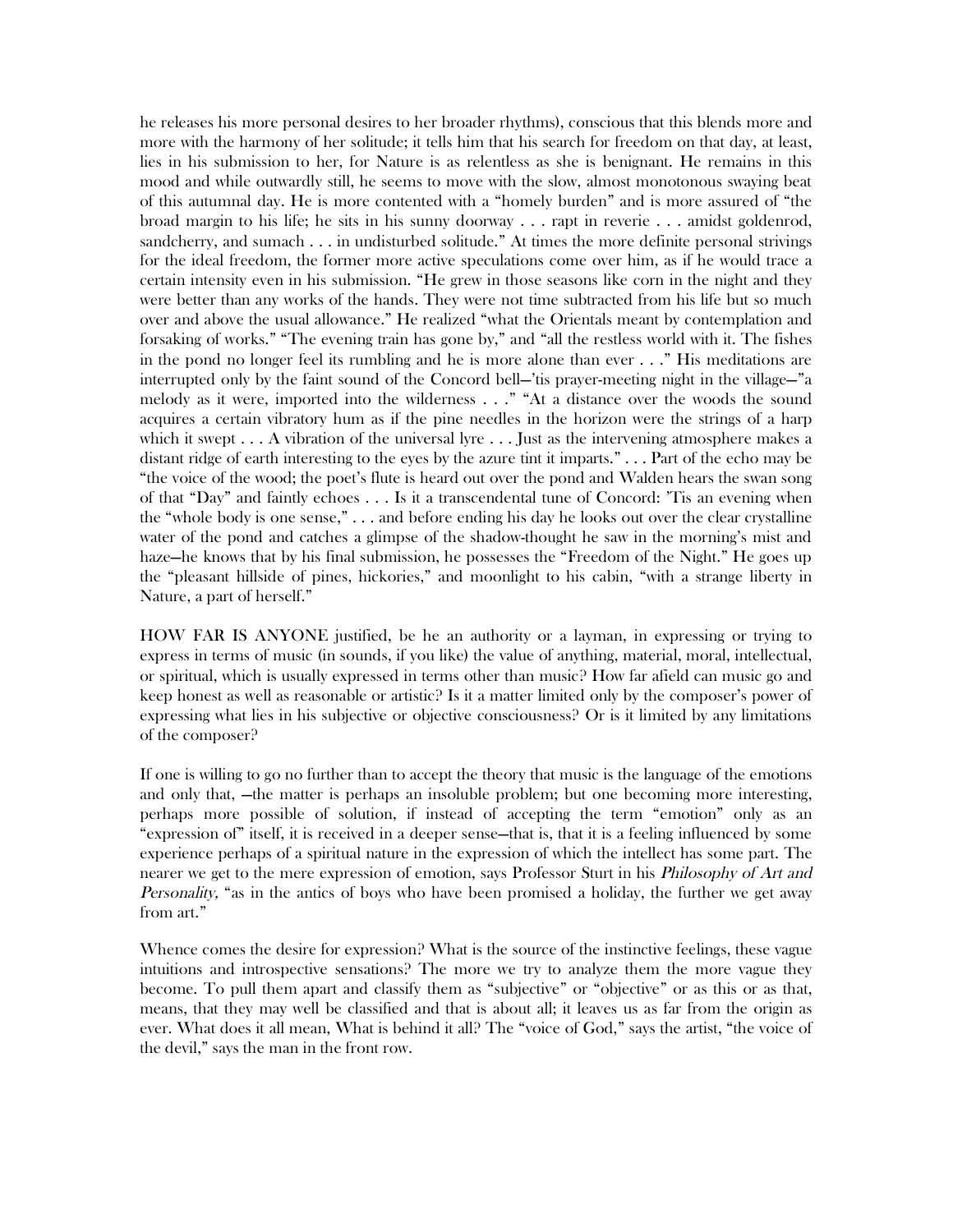Why try to trace any stream that flows through the garden of consciousness to its source only to be confronted by another problem of tracing this source to its source? Perhaps Emerson in the Rhodora answers by not trying to explain

That if eyes were made for seeing Then beauty is its own excuse for being; Why thou wert there,  $O'$  rival of the rose! <sup>I</sup> never thought to ask, I never knew; But, in my simple ignorance, suppose The self-same Power that brought me there brought you.

Perhaps Sturt answers by substitution: "We cannot explain the origin of an artistic intuition any more than the origin of any other primary function of our nature. But if, as I believe, civilization is mainly founded on those kinds of unselfish human interests which we call knowledge and morality, it is easily intelligible that we should have a parallel interest which we call art, closely akin and lending powerful support to the other two. It is intelligible too that moral goodness, intellectual power, high vitality, and strength should be approved by the intuition." This reduces, or rather brings the problem back to a tangible basis namely: —the translation of an artistic intuition into sounds approving and reflecting, or endeavoring to approve and reflect, a "moral goodness," a "high vitality," etc., or any other human attribute, mental, moral, or spiritual.

Can music do more than this? Can it do this? and if so what is to determine the degree of its failure or success? The composer, the performer (if there be any), or those who have to listen? One hearing? or a century of hearings? —and if it isn't successful or if it doesn't fail what matters it? A theme that the composer sets up as "moral goodness" may sound like "high vitality," to his friend and but like a "stagnant pool" to those not even his enemies. Expression to a great extent is a matter of terms and terms are anyone's. The meaning of "God" may have a billion interpretations if there be that many souls in the world.

There is a moral in the "Nominalist and Realist" that will prove all sums. It runs something like this: No matter how sincere and confidential men are in trying to know or assuming that they do know each other's mood and habits of thought, the net result leaves a feeling that all is left unsaid; for the reason of their incapacity to know each other, though they use the same words. They go on from one explanation to another but things seem to stand about as they did in the beginning "because of that vicious assumption." But we would rather believe that music is beyond any analogy to word language and that the time is coming, but not in our lifetime, when it will develop possibilities inconceivable now, —a language so transcendent that its heights and depths will be common to all mankind.

from PROLOGUE